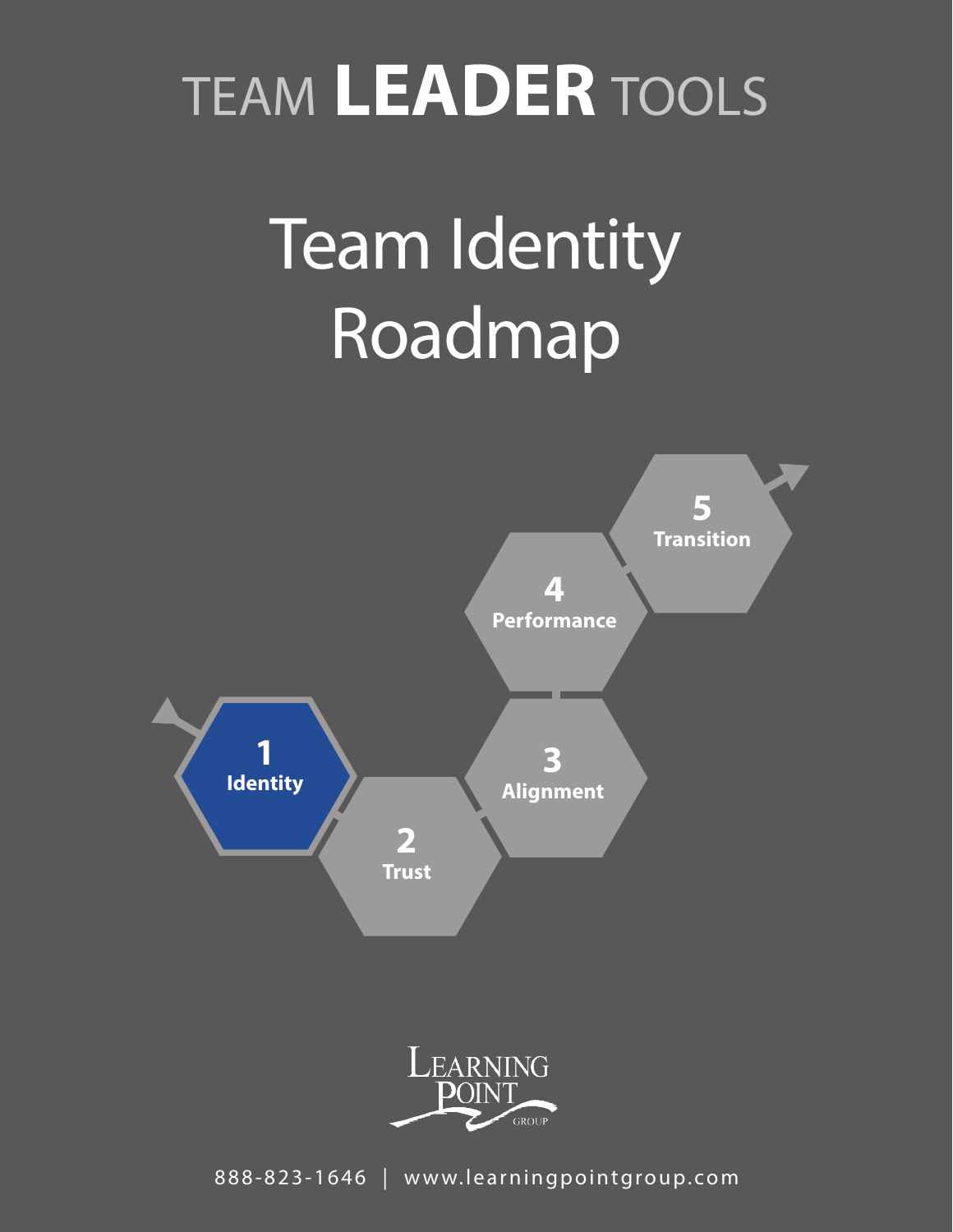

#### **WHY**

Team identity defines the WHY, the WHAT, and the WHO of the team. It provides meaning to the team and answers the critical questions of WHY does this team exist, WHAT value does this team provide, WHO are the key players on the team, and WHO cares most about the team's success?

Team identity helps to:

- Create team focus and meaning.
- Increase team energy and engagement.
- Create shared vision.

## **SUGGESTED PRACTICE**

Build within your team a shared sense of purpose. Help team members understand, assess, discuss, and strengthen team identity. Help team members see how well they are doing at what matters most. All team members identify with:

- Team Purpose
- Team People
- Team Priorities
- Team Parameters
- Team Processes
- Team Progress

#### **HOW**

**1**

#### **ASSESS TEAM IDENTITY.**

Take time to assess your team using the six point's of team identity.

#### **2**  $\bigcirc$  DISCUSS TEAM IDENTITY.

Team identity becomes stronger as you help team members learn and discuss the six point's of team identity. Hold several focused discussions.

### **S**  $\bigcirc$  STRENGTHEN TEAM IDENTITY.

Take time as a team to plan out how you can incorporate and implement each of the six points of team identity.

#### **REPORT BACK TO YOUR MANAGER / COACH. 4**  $\cap$

Schedule time to report back to your coach what you have done, what the outcome has been, and what you plan to do going forward.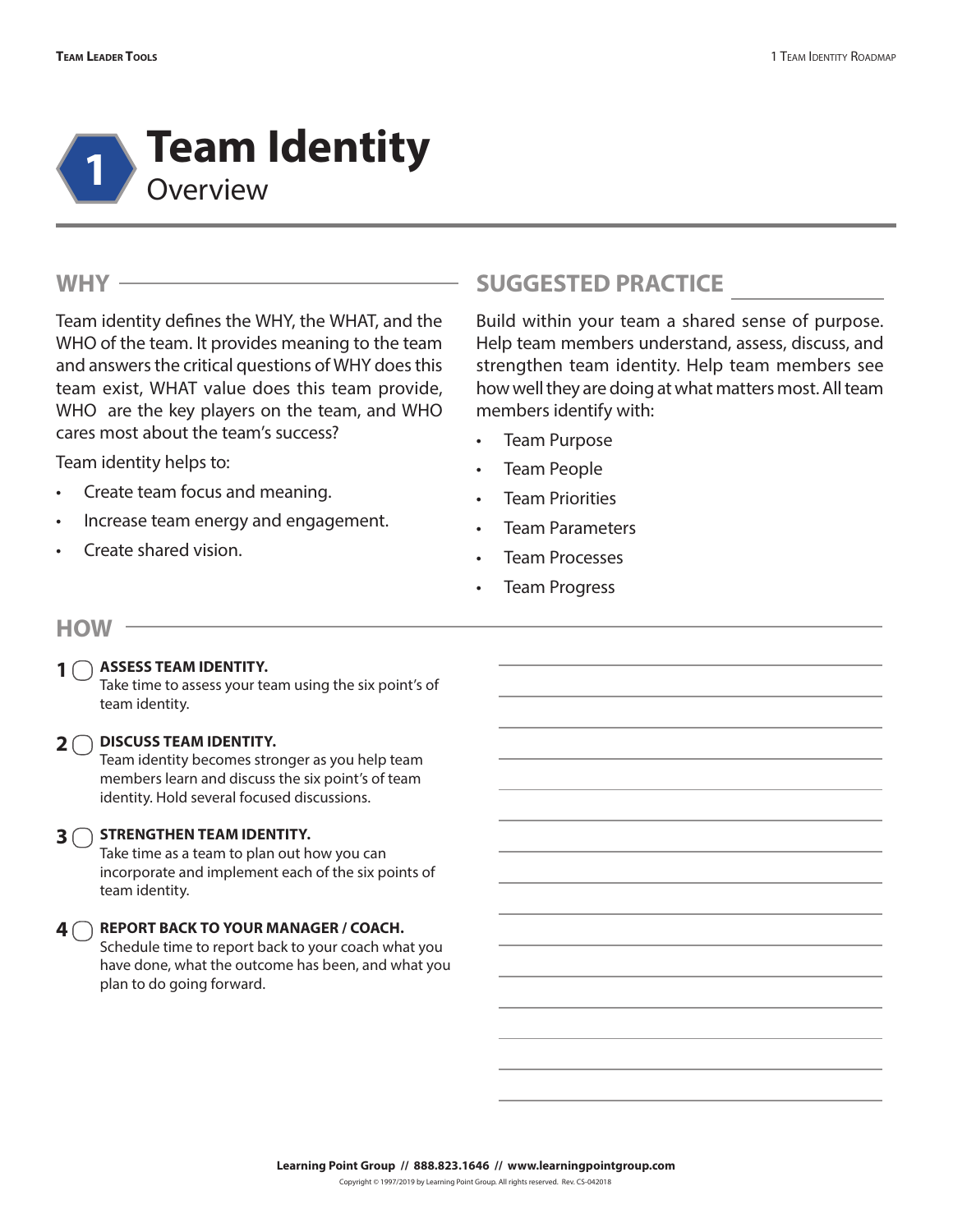

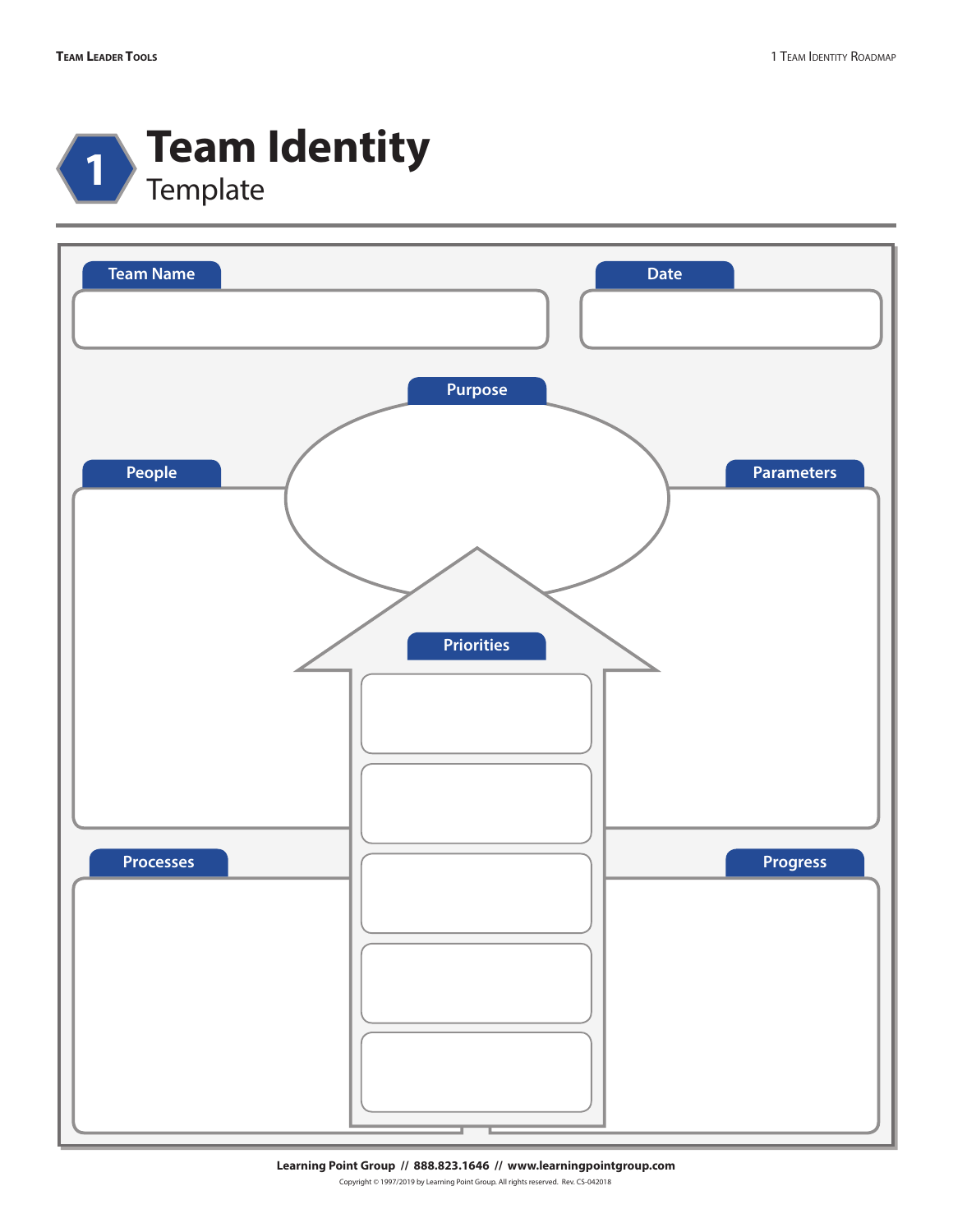

Team identity becomes stronger as you help team members understand and connect with the six points of team identity. Use these six point's to assess, discuss, and improve team identity.

#### **2 PEOPLE** What is our team's purpose? Why does our team exist? What needs does our team fulfil and to whom? What is the philosophy by which we fulfil those needs? • What are we doing well as a team to clarify and live by our team's purpose? **Six Point's of Team Identity Key Questions** • Who are the core members of the team? What do they each contribute to the team? • Who is the team's sponsor? What re the expectations? Who the team's key stakeholders? What do they expect? • What do we need and expect from our stakeholders? The team must identify with the people who most impact on the team's success. Team members identify with each other. They also the team's sponsor and key stakeholders. What are the three to five top priorities for our team? • Are these priorities in line with the team's purpose and the expectations of key stakeholders? Are we in agreement on these priorities as a team? Can we write SMART goals for each priority? What is the scope of our team? What are the boundaries? • What kind of authority do we have and NOT have? • What are the key policies/procedures that we must abide by? What is our budget and resources? What other parameters must we work within? • What are the key processes that our team utilizes to accomplish its purpose and its goals? Are we clear on how each key process currently works? Are there immediate opportunities to clarify or improve any of these processes? What key measures can we use to track progress? • How can we best display our team's progress toward goals? • How can we keep measures current, relevant, and visible? • How can we best review discuss our progress? **1 PURPOSE** The purpose should explain why the team exists and what value the team provides to its customers and the organization. **3 PRIORITIES** Priorities help the team establish what is most important. They define both results and behavior. Team priorities help form the basis for goal setting, planning, and decision making. **4 PARAMETERS** The purpose should explain why the team exists and what value the team provides to its customers and the organization. **5 PROCESSES** Processes include the steps, methods, and communication that the team employs to achieve results. The team should know them well and continually work to improve them. **6 PROGRESS** The team defines how it will measure and track progress. Team members should have a clear idea of what success looks like.

**Learning Point Group // 888.823.1646 // www.learningpointgroup.com**

Copyright © 1997/2019 by Learning Point Group. All rights reserved. Rev. CS-042018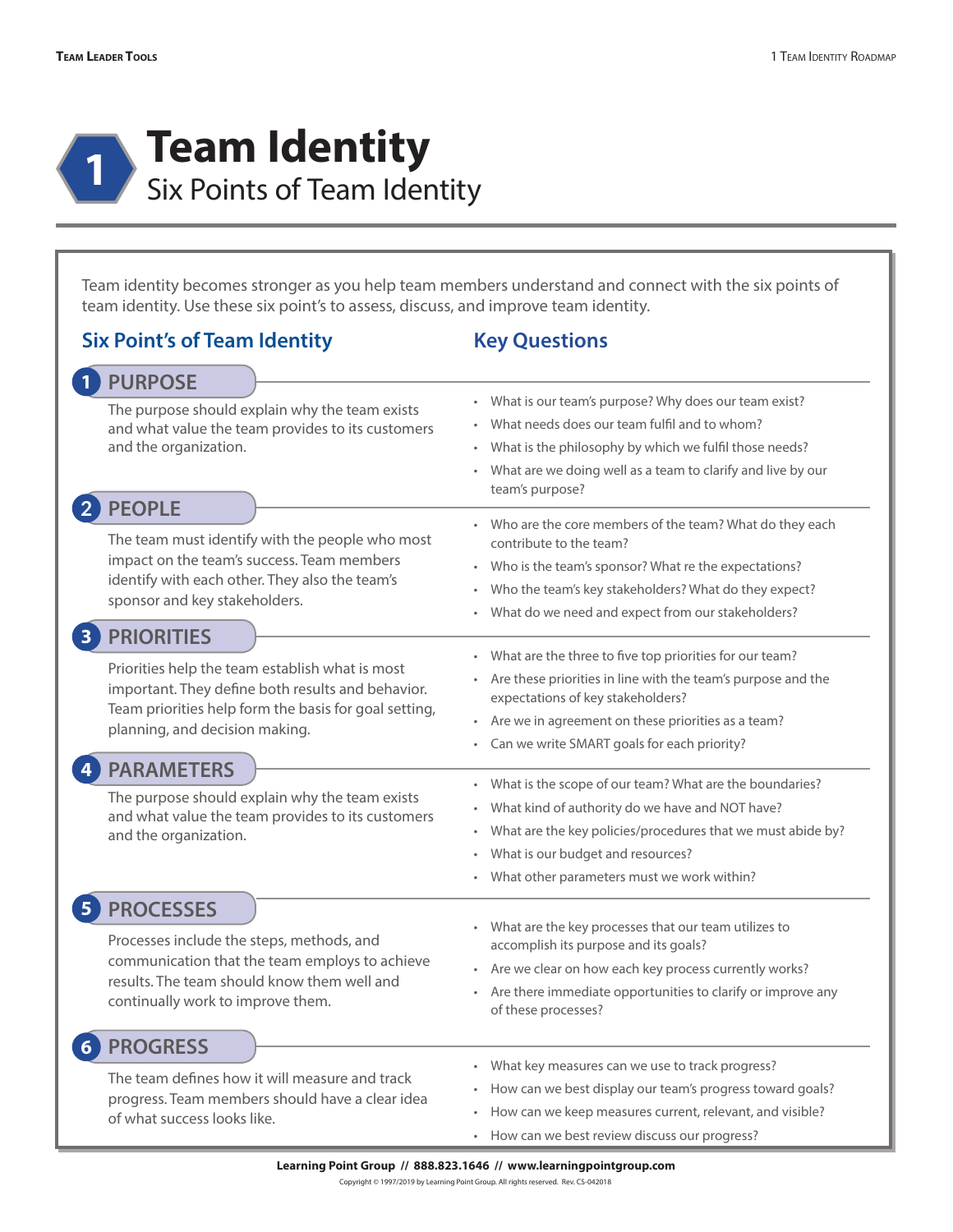

The Team Identity Assessment will help you assess, discuss, and strengthen your team's shared sense of identity.

| How well are we doing at<br>creating team identity?                              | What are we currently<br>doing well? | What can we do to<br>improve in this area? |
|----------------------------------------------------------------------------------|--------------------------------------|--------------------------------------------|
| <b>PURPOSE</b><br>Very Weak 1 -- 2 -- 3 -- 4 -- 5 Very Strong                    |                                      |                                            |
| <b>PEOPLE</b><br>Very Weak 1 -- 2 -- 3 -- 4 -- 5 Very Strong                     |                                      |                                            |
| <b>PRIORITIES</b><br>3<br>Very Weak 1 -- 2 -- 3 -- 4 -- 5 Very Strong            |                                      |                                            |
| <b>PARAMETERS</b><br>4<br>Very Weak 1 -- 2 -- 3 -- 4 -- 5 Very Strong            |                                      |                                            |
| <b>PROCESSES</b><br>5<br>Very Weak 1 -- 2 -- 3 -- 4 -- 5 Very Strong             |                                      |                                            |
| <b>PROGRESS</b><br>6 <sup>1</sup><br>Very Weak 1 -- 2 -- 3 -- 4 -- 5 Very Strong |                                      |                                            |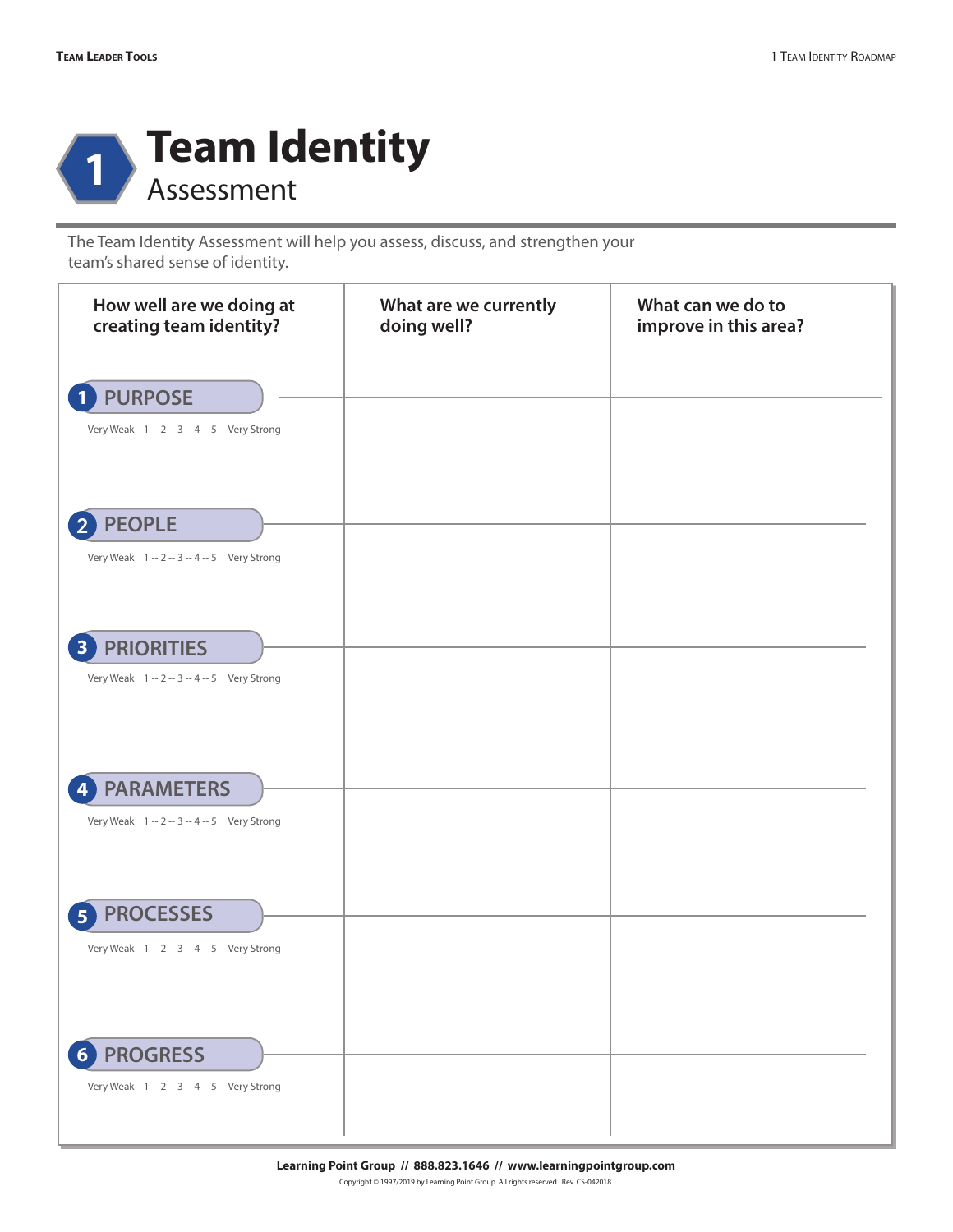

Having a shared sense of purpose is essential to team success. The team's purpose is often communicated through a mission statement, vision statement, and a set of principles. The purpose should explain why the team exists and what value the team provides to its customers and the organization. It may also include a description of how the team will help to meet the goals of the organization.

|                                                                                     | Notes: |
|-------------------------------------------------------------------------------------|--------|
| <b>Team Discussion</b>                                                              |        |
| • What is meant by "team<br>purpose" and why is it<br>important to our team?        |        |
| • What is our team's purpose?<br>Why does our team exist?                           |        |
| • What value does our team<br>create for whom?                                      |        |
| • What is our vision of<br>success?                                                 |        |
| • What are our team's<br>top values or operating<br>guidelines?                     |        |
| • What are we doing well as<br>a team to clarify and live by<br>our team's purpose? |        |
|                                                                                     |        |
|                                                                                     |        |
|                                                                                     |        |
|                                                                                     |        |
|                                                                                     |        |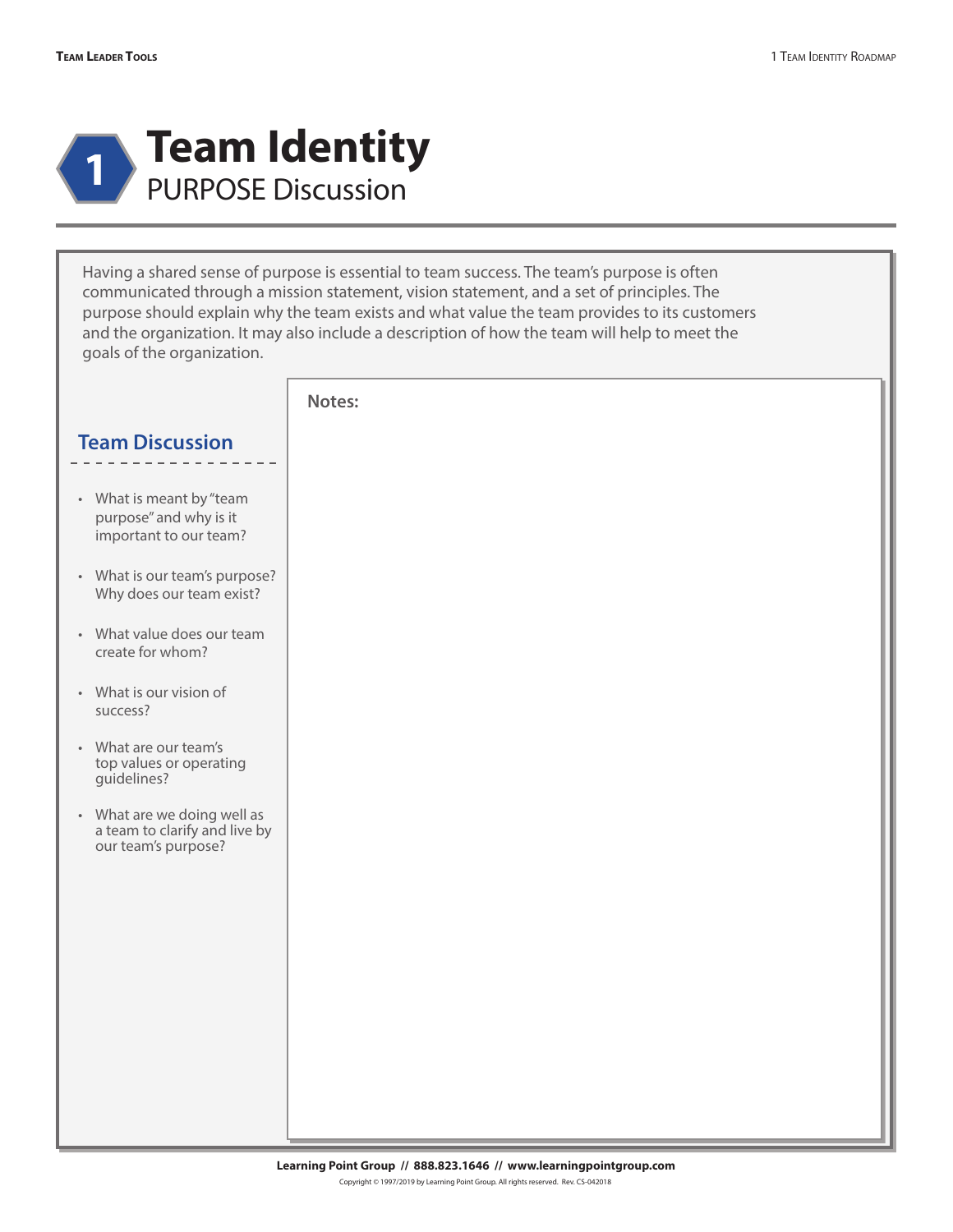

The team must identify with the people who most impact on the team's success. Team members need to identify with each other. They need to understand how each member best contributes to the team. The team must also know it's sponsor and key stakeholders. What needs and expectations do they have? What does the team need and expect from each key stakeholder?

|                                                                   | Notes: |  |
|-------------------------------------------------------------------|--------|--|
| <b>Team Discussion</b>                                            |        |  |
|                                                                   |        |  |
| • Who are the core members<br>of the team?                        |        |  |
| • What are the key<br>contributions of each<br>core team member?  |        |  |
| • Who is the team's sponsor?                                      |        |  |
| • What does the sponsor<br>expect from the team?                  |        |  |
| • Who the team's key<br>stakeholders?                             |        |  |
| • What does each<br>stakeholder need and<br>expect?               |        |  |
| • What does the team need<br>and expect from key<br>stakeholders? |        |  |
|                                                                   |        |  |
|                                                                   |        |  |
|                                                                   |        |  |
|                                                                   |        |  |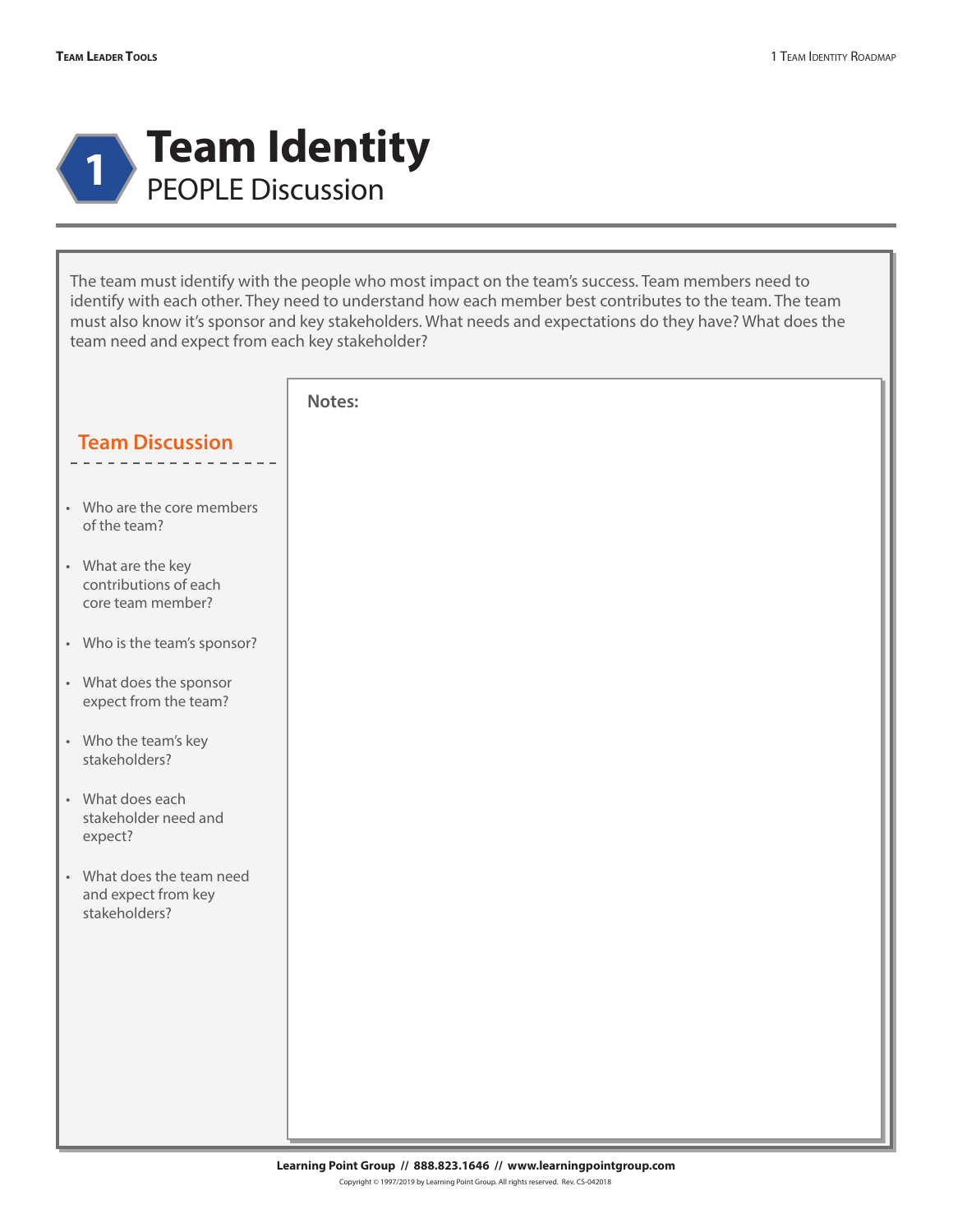

Priorities help establish what is most important to the team. They can communicate both the results the team is expected to produce and the behaviors that are most important to the team. Clear priorities help team members focus their activities on team success. Team purpose and priorities form the basis for goal setting and action planning. As you define team priorities, keep the SMART Goal criteria in mind (Specific, Measurable, Attainable, Relevant, and Time Bound).

|                                                                                                                     | Notes: |  |
|---------------------------------------------------------------------------------------------------------------------|--------|--|
| <b>Team Discussion</b>                                                                                              |        |  |
| • What are the three to five<br>top priorities for our team?                                                        |        |  |
| • Are these priorities in line<br>with the team's purpose<br>and the expectations of key<br>stakeholders?           |        |  |
| • Are we in agreement on<br>these priorities as a team?                                                             |        |  |
| • Can we write SMART goals<br>for each priority (Specific,<br>Measurable, Attainable,<br>Relevant, and Time Bound)? |        |  |
|                                                                                                                     |        |  |
|                                                                                                                     |        |  |
|                                                                                                                     |        |  |
|                                                                                                                     |        |  |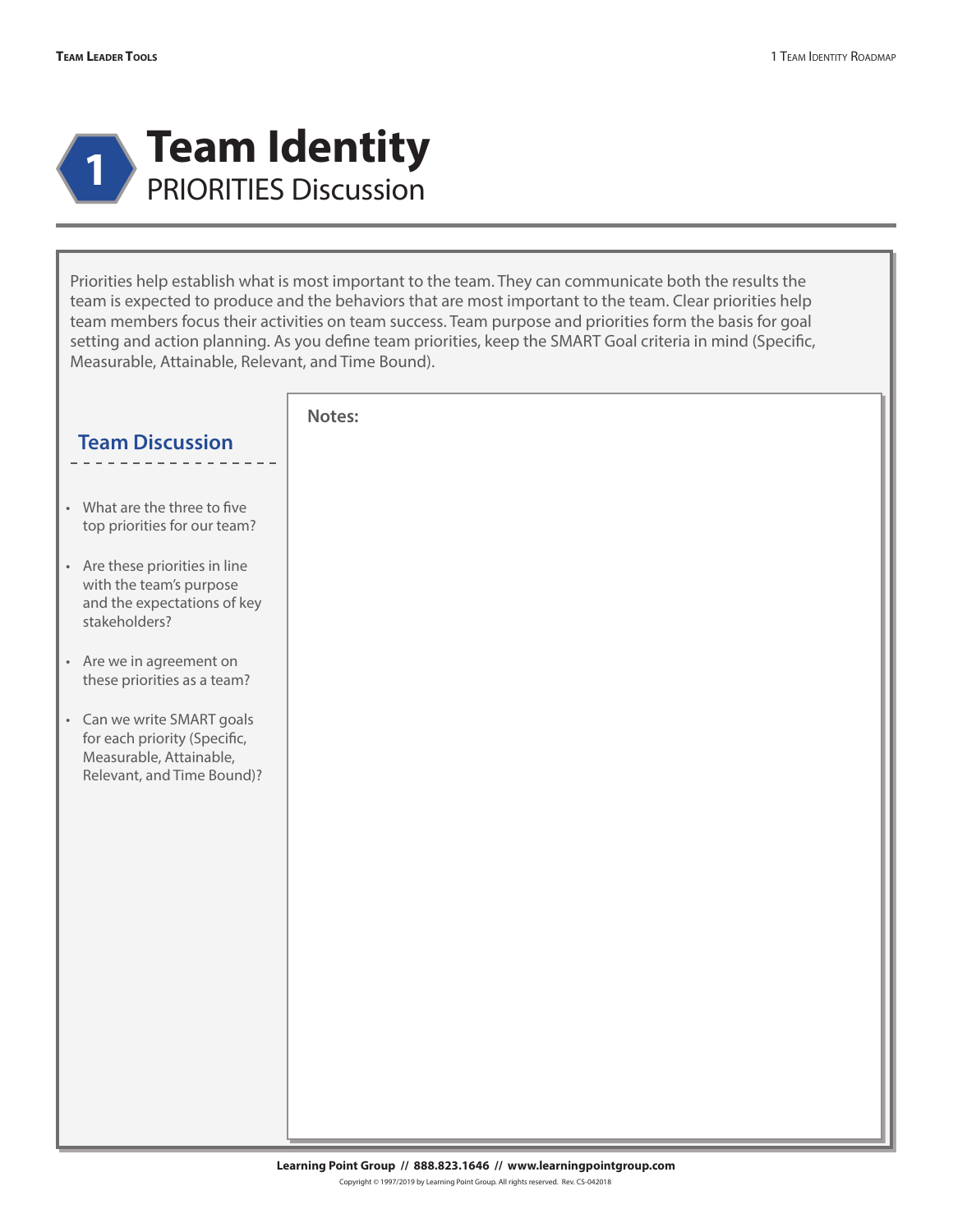

Parameters communicate the boundaries within which the team must operate. Parameters include scope, boundaries, policies, regulations, procedures, budgets, timeframes, resource allocations, and stakeholder requirements. Parameters help the team remember that it must work within a larger system.

|                                                                              | Notes: |
|------------------------------------------------------------------------------|--------|
| <b>Team Discussion</b>                                                       |        |
|                                                                              |        |
| • What is the scope of<br>our team? What are the<br>boundaries?              |        |
| • What kind of authority does<br>the team? What authority<br>do we NOT have? |        |
| • What are the key policies<br>and procedures that we<br>must abide by?      |        |
| • What is our budget and<br>resources?                                       |        |
| • What other parameters<br>must we work within?                              |        |
|                                                                              |        |
|                                                                              |        |
|                                                                              |        |
|                                                                              |        |
|                                                                              |        |
|                                                                              |        |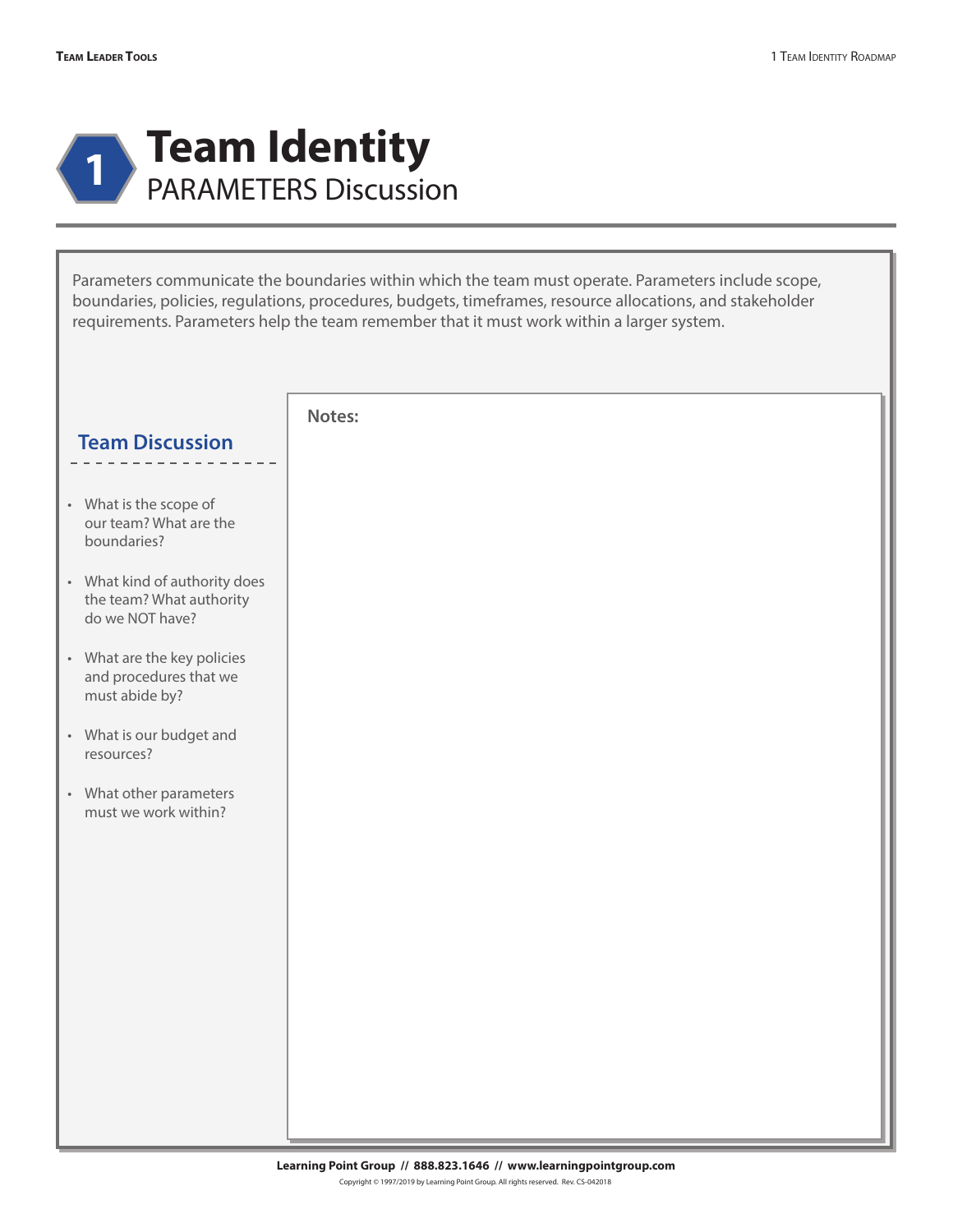

Team processes include the steps, methods, activities, and communication that the team employs to achieve results. It's important that all team members have a common understanding of these processes and continually work to improve them. In fact, the team may decide that a more detailed process map is necessary. But the team should start with a more general description and understanding of the key processes of the team.

|                                                                                                       | Notes: |  |
|-------------------------------------------------------------------------------------------------------|--------|--|
| <b>Team Discussion</b>                                                                                |        |  |
|                                                                                                       |        |  |
| • What are the key processes<br>that our team utilizes to<br>accomplish its purpose and<br>its goals? |        |  |
| • Are we clear as a team on<br>how each of these key<br>processes currently work?                     |        |  |
| • Are there immediate<br>opportunities to clarify<br>or improve any of these<br>processes?            |        |  |
|                                                                                                       |        |  |
|                                                                                                       |        |  |
|                                                                                                       |        |  |
|                                                                                                       |        |  |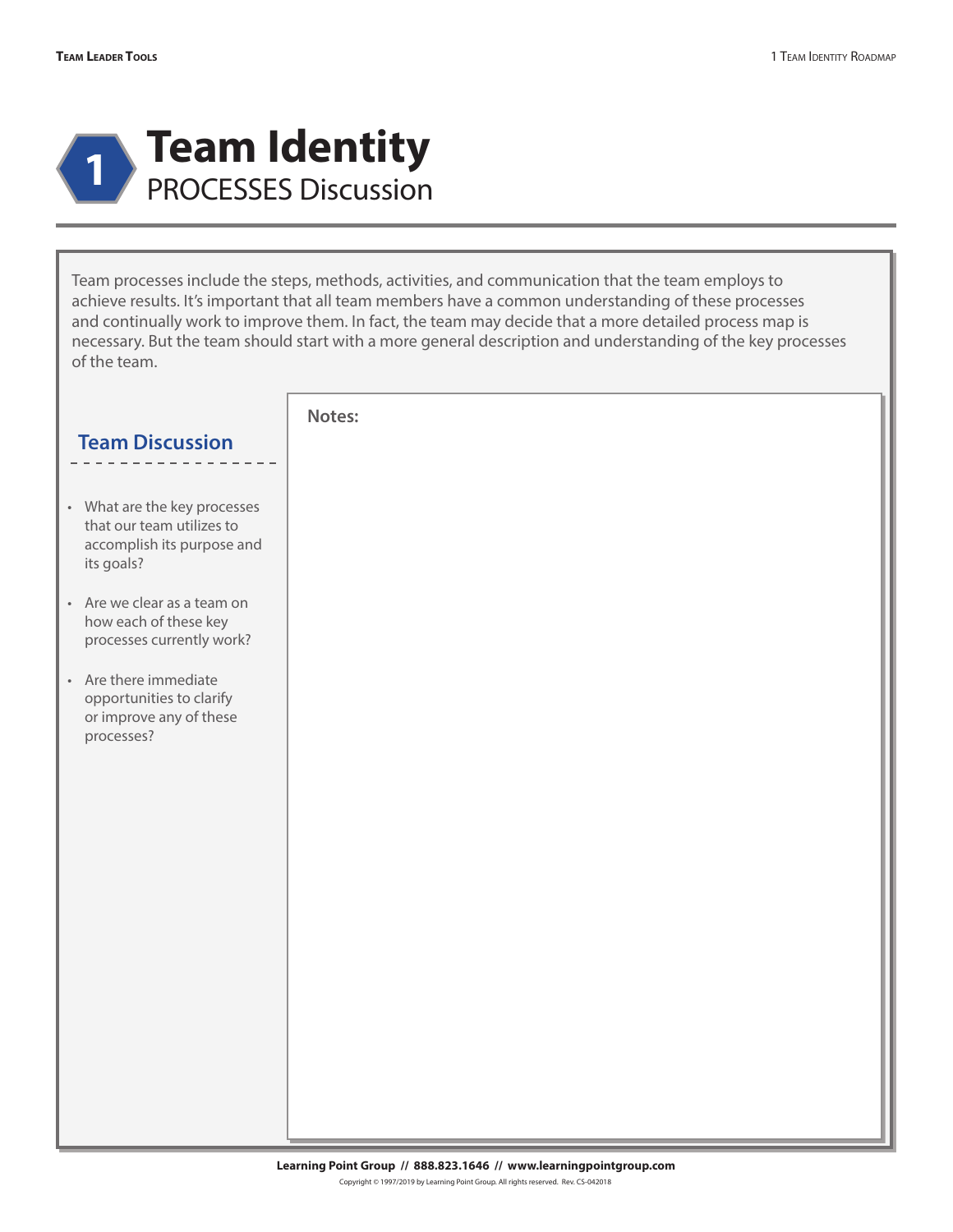

The team should define how it will measure and track progress. Team members should have a clear idea of what success looks like and where they currently stand in relation to their goal. Team scoreboards provide an ideal method for tracking and displaying the team's progress toward goals.

|                                                                                                                                             | Notes: |
|---------------------------------------------------------------------------------------------------------------------------------------------|--------|
| <b>Team Discussion</b>                                                                                                                      |        |
|                                                                                                                                             |        |
| • What are the key<br>measurements that we<br>should use to track our<br>progress as a team?                                                |        |
| • How can we best display<br>our team's progress toward<br>goals?                                                                           |        |
| • Can we post team progress<br>information in such a way<br>that it is current, relevant,<br>and readily accessible to all<br>team members? |        |
| • How can we best review<br>discuss our progress as a<br>team on a regular basis?                                                           |        |
|                                                                                                                                             |        |
|                                                                                                                                             |        |